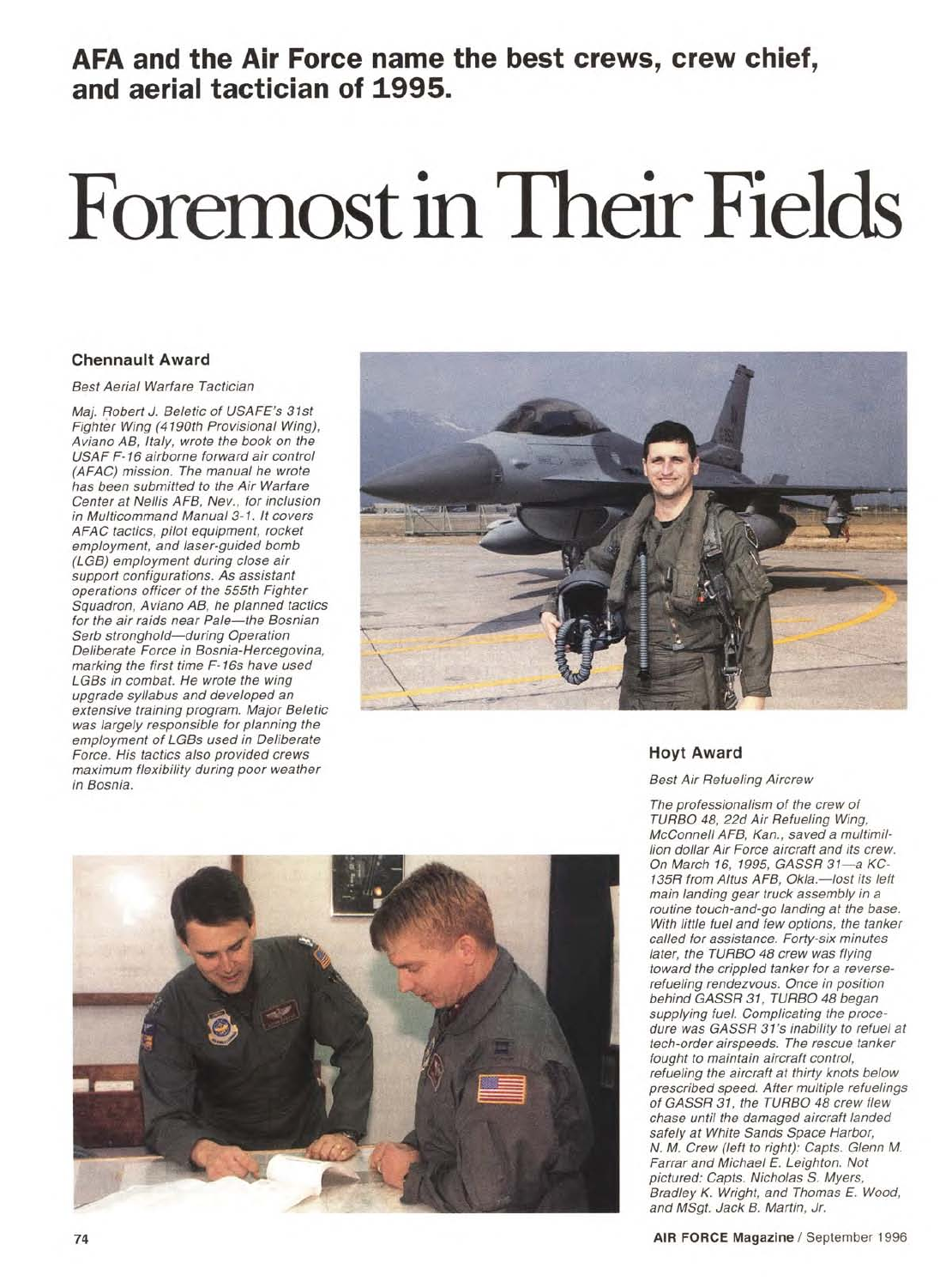#### **LeMay Award**

Best Strategic Aircrew

Based at Barksdale AFB, La., Crew R-70 of the 96th Bomb Squadron set a new world speed-over-distance record in a B-52 during Long Rifle '95. They flew 6,200 miles unrefueled, carrying a payload of nineteen 500-pound bombs, maintaining an average speed of 550 mph. During the flight, the crew also carried out a flight-test program focusing on sensitive telemetry equipment. Conducting the test on a training mission saved the Air Force more than \$100,000 in flight-test costs and provided important data. Crew (left to right): aircraft commander Capt. Russell F. Mathers, pilot Capt. Daniel G. Manuel, Jr., radar navigator Capt. Henry C. Jenkins, Jr., navigator Capt. Ralph Delatour, and electronic warfare officer Capt. Allen D. Patton.





#### **O'Malley Award**

Best Reconnaissance Crew

This composite crew from the 45th Reconnaissance Squadron and 97th Intelligence Squadron, both of Offutt AFB, Neb., flying an RC-135S Cobra Ball, performed numerous missions of national importance, including a short-notice deployment to collect data on foreign ballistic missile systems. The crew developed tactics, checklists, and safety procedures for a new sensor—a laser range finder—and thus enhanced the aircraft's role in theater missile defense. Crew (left to right): SSgt. Thomas Lawton, Capts. Valerie Noll, Edward Franklin, Richard Blocker III, John Harrison, Robert Floyd IV, and Richard Sutton, and (not pictured) Maj. Jerry Huff, Capts. Thomas Hirstand and David Pavik, MSgt. Robert Allen, TSgts. Robert Brandriff, Wendell Miller, and Mark Trimmer, SSgt. Sherolyn Hallmark, and SrA. Barry Navarre.

#### **Power Award**

Best Strategic Missile Combat Crew

Crew S-121—Capt. Paul B. McArthur (standing) and 1st Lt. William L. Rittershaus—Minot AFB, N. D., took first place in the Command Data Buffer weapon system competition at Guardian Challenge 1995. In Minot AFB's first Air Force Space Command Nuclear Surety and Technical Inspection (NSTI), their performance helped their unit, the 742d Missile Squadron, earn an Inspector General rating of excellent. Captain McArthur led the development of the NSTI preparations plan and conducted near-perfect IG-observed evaluations of squadron crews—a key element of the unit's success. Lieutenant Rittershaus's performance on his NSTI missileprocedures trainer observation ride and his 100 percent score on NSTI codes testing were key factors in squadron and group excellent ratings.